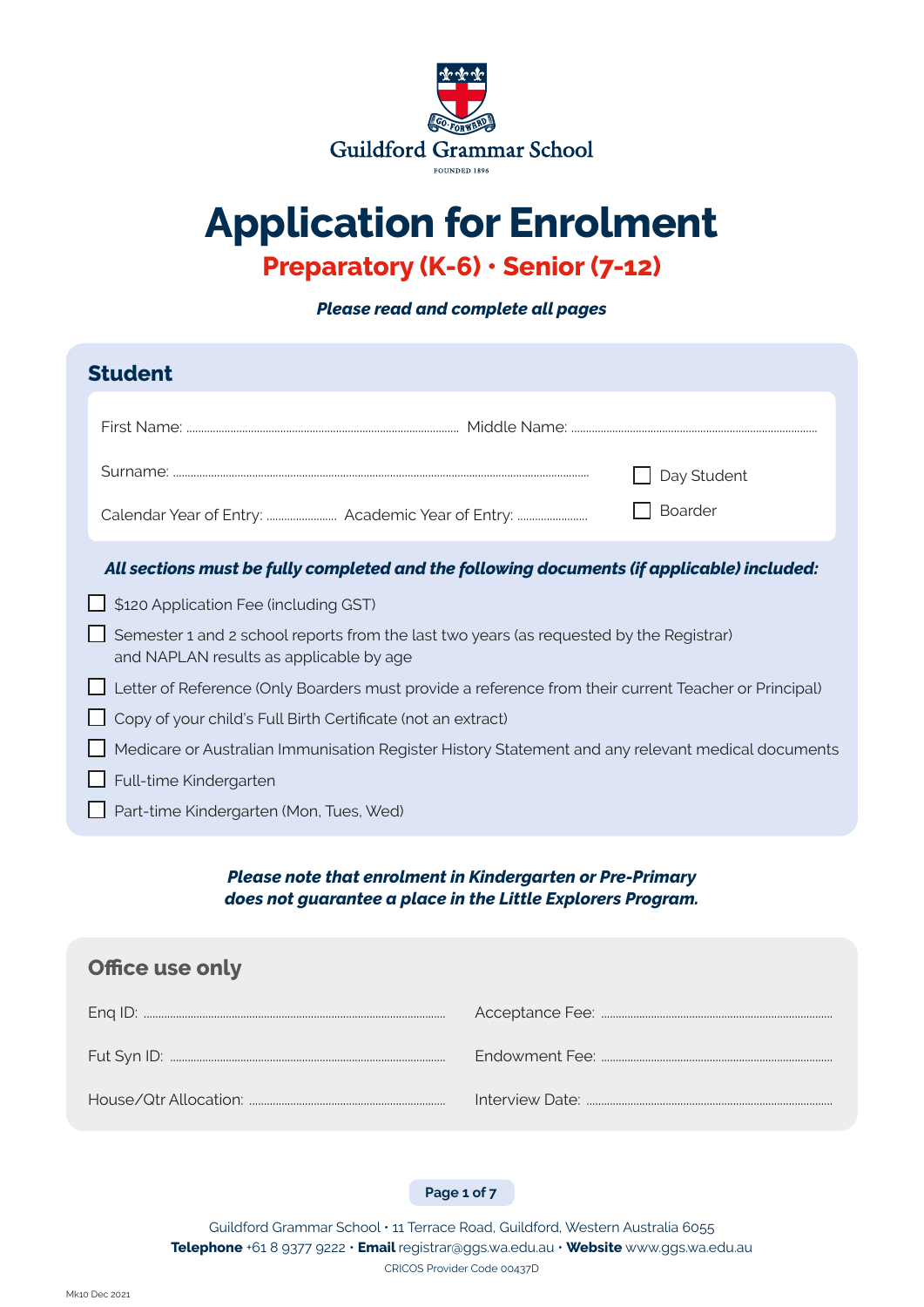#### **Application for Enrolment** Preparatory (K-6) · Senior (7-12)

## **Student Information**

| Australian Permanent Resident: Yes / No<br>(please circle)                                  | Aboriginal<br>Torres Strait Islander |  |  |
|---------------------------------------------------------------------------------------------|--------------------------------------|--|--|
| <b>Students born outside of Australia:</b>                                                  | Citizenship/Visa must be sighted     |  |  |
|                                                                                             |                                      |  |  |
|                                                                                             |                                      |  |  |
|                                                                                             |                                      |  |  |
| Who does the student reside with?<br>Both parents<br>$\blacksquare$                         | Mother<br>$\Box$ Father<br>    Other |  |  |
|                                                                                             |                                      |  |  |
|                                                                                             |                                      |  |  |
|                                                                                             |                                      |  |  |
|                                                                                             |                                      |  |  |
| <b>Student Immunisation Details</b>                                                         |                                      |  |  |
| Fully Immunised: Yes / No Please attach full medical immunisation record<br>(please circle) |                                      |  |  |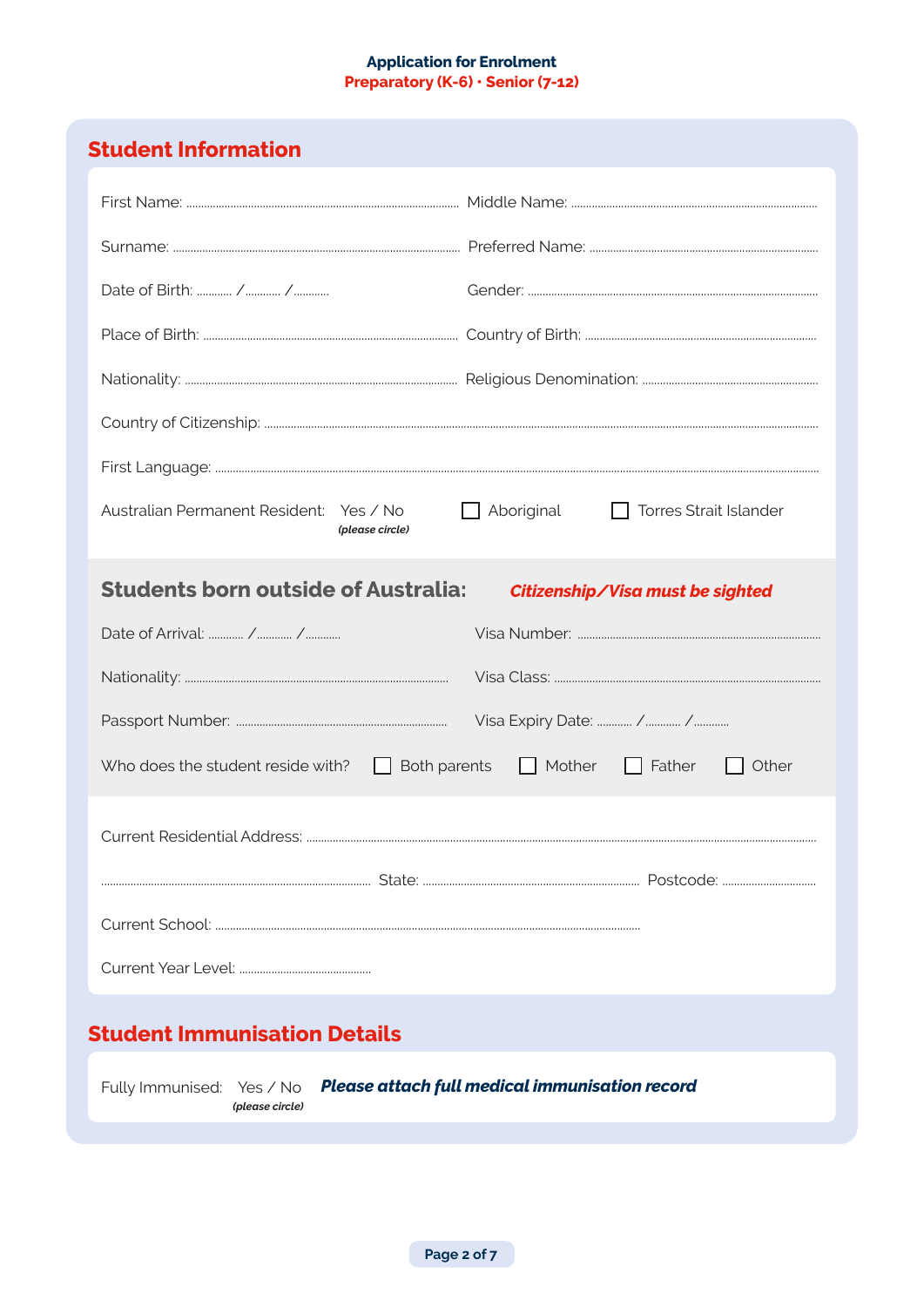#### **Application for Enrolment Preparatory (K-6) • Senior (7-12)**

## **Student Learning Information**

Does your child have any special needs (medication, physical, cognitive, learning)?

#### *If yes, please provide details below and attach additional diagnostic report documents and plans if the space provided is inadequate.*

**Medical Alert Bracelet**: Yes / No *(please circle) –* if yes, please provide details etc. below. Paediatrician Date of assessment: ............ /............ /............ Information attached: Yes / No *(please circle)* **Occupational Therapist**: ....................................................................................................................................................................................... Date of assessment: ............ /............ /............ Information attached: Yes / No *(please circle)* **Allergies**: .............................................................................................................................................................................................................. Date of assessment: ............ /............ /............ Information attached: Yes / No *(please circle)* **Required Medication**: ............................................................................................................................................................................................. Date of assessment: ............ /............ /............ Information attached: Yes / No *(please circle)* **Physical**: ............................................................................................................................................................................................................. Date of assessment: ............ /............ /............ Information attached: Yes / No *(please circle)* **Sensory**: ............................................................................................................................................................................................................. Date of assessment: ............ /............ /............ Information attached: Yes / No *(please circle)* **Speech**: ............................................................................................................................................................................................................. Date of assessment: ............ /............ /............ Information attached: Yes / No *(please circle)* **Psychiatrist/Psychologist/Counsellor**: ............................................................................................................................................... Date of assessment: ............ /............ /............ Information attached: Yes / No *(please circle)* **Behavioural**: ............................................................................................................................................................................................................. Date of assessment: ............ /............ /............ Information attached: Yes / No *(please circle)* **Cognitive/Learning**: .............................................................................................................................................................................................. Date of assessment: ............ /............ /............ Information attached: Yes / No *(please circle)* Has your child ever received supplemental funding? Yes / No *(please circle)* Is your child currently receiving NDIS funding? Yes / No *(please circle)* Has your child previously received NDIS funding? Yes / No *(please circle)* Has your child previously received state funding? Yes / No *(please circle)*  $if yes: \n\bigcap$  AISWA  $\bigcap$  CEWA  $\bigcap$  Dept. of Ed.

*Relevant details relating to or involving the student (e.g. family structure, ill health, physical disability, allergies, other learning requirements), must accompany this application. In cases of special learning requirements, the School needs to be fully informed in order to provide adequate support for your child should a place be offered. The School reserves the right to consider termination of the enrolment if relevant material is not disclosed.*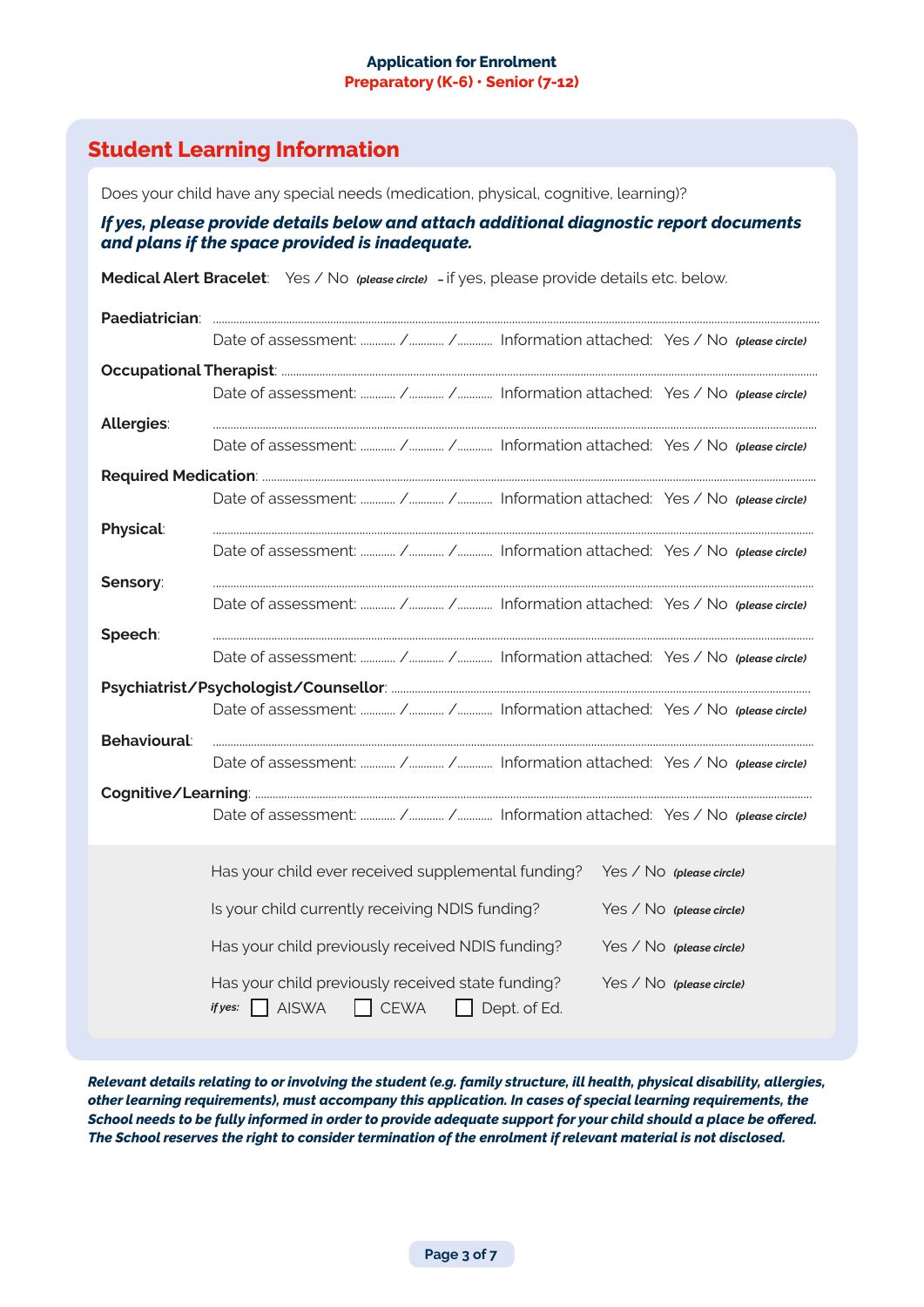#### **Application for Enrolment** Preparatory (K-6) · Senior (7-12)

| Parent/Guardian 1        |                                                                                |  |  |
|--------------------------|--------------------------------------------------------------------------------|--|--|
|                          |                                                                                |  |  |
|                          |                                                                                |  |  |
|                          |                                                                                |  |  |
|                          |                                                                                |  |  |
|                          |                                                                                |  |  |
|                          |                                                                                |  |  |
|                          |                                                                                |  |  |
|                          |                                                                                |  |  |
|                          |                                                                                |  |  |
|                          | I wish to receive school correspondence<br>at this email address (please tick) |  |  |
| <b>Parent/Guardian 2</b> |                                                                                |  |  |
|                          |                                                                                |  |  |
|                          |                                                                                |  |  |
|                          |                                                                                |  |  |
|                          |                                                                                |  |  |
|                          |                                                                                |  |  |
|                          |                                                                                |  |  |
|                          |                                                                                |  |  |
|                          |                                                                                |  |  |
|                          |                                                                                |  |  |
|                          |                                                                                |  |  |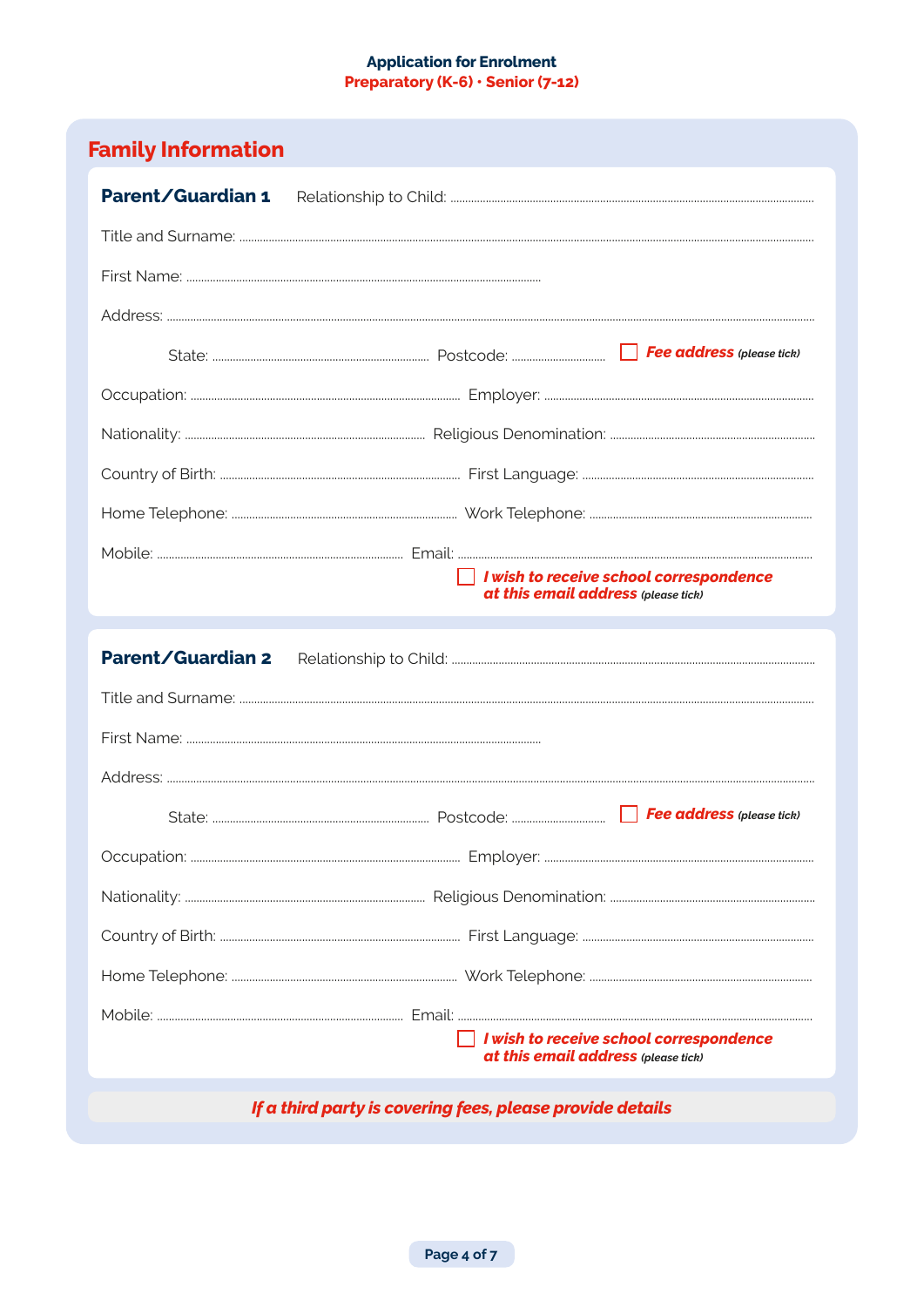#### **Application for Enrolment** Preparatory (K-6) · Senior (7-12)

| <b>Family Information (continued)</b>                         |                                                               |
|---------------------------------------------------------------|---------------------------------------------------------------|
| Are there any court orders pertaining to this child? Yes / No |                                                               |
| If yes, please provide details and copies                     | (please circle)                                               |
|                                                               |                                                               |
|                                                               |                                                               |
|                                                               |                                                               |
|                                                               |                                                               |
|                                                               |                                                               |
|                                                               |                                                               |
|                                                               | <b>Emergency Contact Details (other than Parent/Guardian)</b> |
|                                                               |                                                               |
|                                                               |                                                               |
|                                                               |                                                               |
|                                                               |                                                               |
|                                                               |                                                               |
|                                                               |                                                               |

| Is the parent, grandparent, sibling or other relative an Old Guildfordian? Yes / No (please circle) |  |  |  |
|-----------------------------------------------------------------------------------------------------|--|--|--|
|                                                                                                     |  |  |  |
|                                                                                                     |  |  |  |
|                                                                                                     |  |  |  |
|                                                                                                     |  |  |  |
|                                                                                                     |  |  |  |
|                                                                                                     |  |  |  |
|                                                                                                     |  |  |  |
|                                                                                                     |  |  |  |
|                                                                                                     |  |  |  |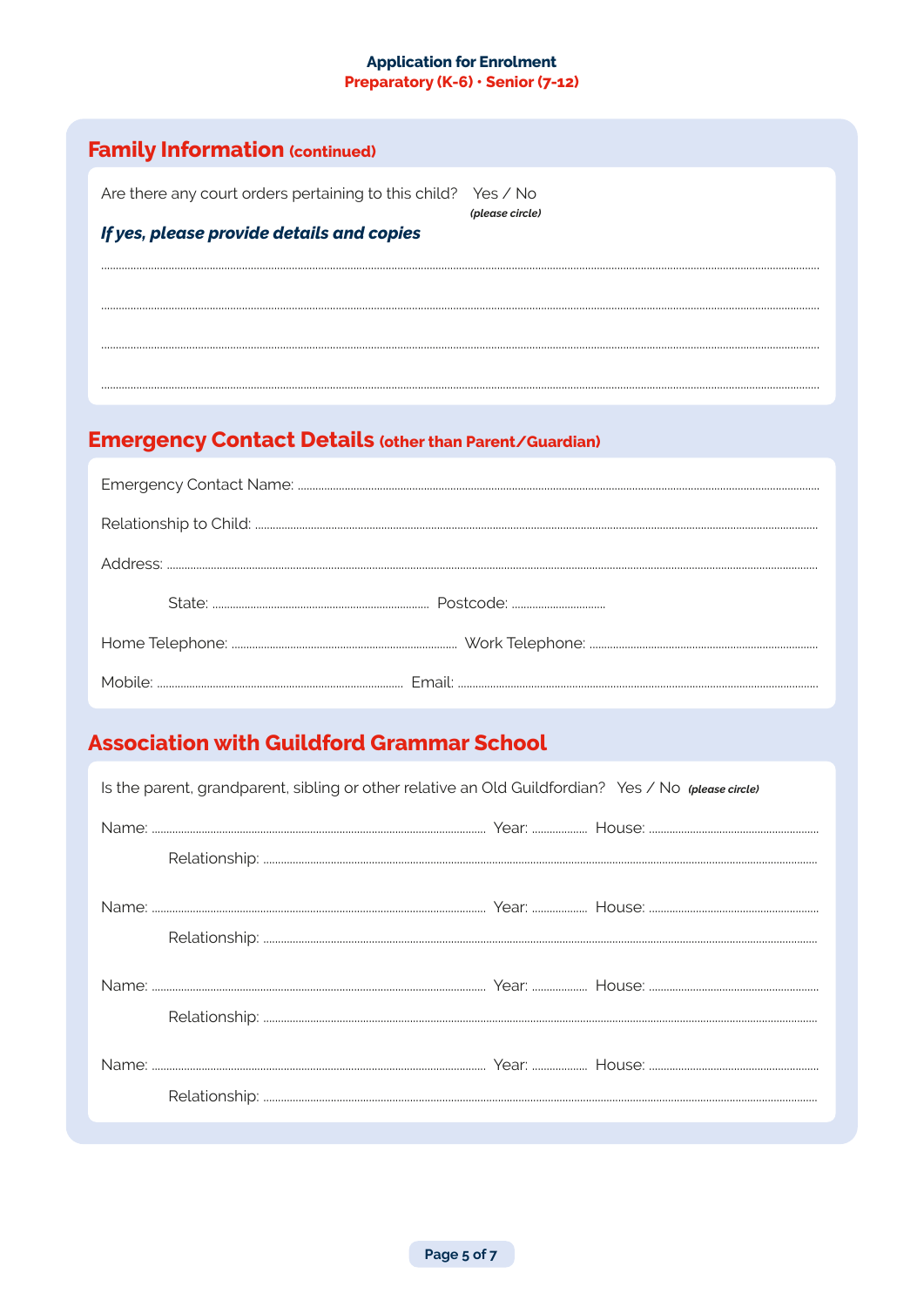## **Association with Guildford Grammar School (continued)**

*Please list the names of siblings who are current students at the School, or who are enrolled to attend in future years.*

| Name: |  |
|-------|--|
| Name: |  |
|       |  |
|       |  |

## **Terms and Conditions of Enrolment**

- 1. **A non-refundable Application Fee of \$120 per student must accompany this Application.**
- 2. Lodgement of this Application does not guarantee a place at the School.
- 3. I/we have completed this application form to the best of my/our knowledge. Further I/we acknowledge and accept that if it can be demonstrated that I/we have withheld information relevant to the application/ enrolment process, especially in relation to this student's individual needs, medical conditions, health care requirements and/or Court Orders, then the enrolment process may be refused or terminated on this ground.
- 4. Parents must supply their child's Australian Immunisation Register (AIR) History Statement upon enrolment. If your child has a valid reason why they cannot be vaccinated a GP needs to complete, sign and submit an AIR Immunisation Medical Exemption Form or provide notification directly in the child's online AIR record.
- 5. I/we will provide a copy of the student's most recent school reports prior to the interview.
- 6. I/we will advise the School of any change of personal details including email details between the time of application and the duration of the enrolment.
- 7. A formal offer of a place at the School is made following a successful interview with the Principal or delegated representative. I/we understand that attendance at an interview does not guarantee an offer of a place. Both parents/guardians must accompany the student to the interview, except under exceptional circumstances. Required paperwork must be signed and returned to the School prior to a student commencing at the School. **A non-refundable Acceptance and Endowment fee of \$3,000 is payable per family upon the offer of a place.**
- 8. Leave of absence can only be granted for a one (1) year period. In exceptional circumstances, extensions to this request may be requested in writing to the Principal and places are granted upon availability.
- 9. I/we agree that if necessary, a credit check may be undertaken by the School with any schools you have been previously associated with.
- 10. I/we agree to abide by and support the philosophies of the School and lend full support to the staff of the School in the implementation of these philosophies.
- 11. I/we accept full responsibility for the school fees and any other cost involved for the duration of enrolment of this student at the School.
- 12. I/we understand that the Annual Fee set out in the Fees and Charges Schedule is payable in accordance with the published payment options of the School each year. Charges for goods and services are payable as rendered. A student may not be permitted to enter the School at the beginning of any Term unless all fees and charges are paid up to date.
- 13. I/we understand that a term's notice must be provided to the School in writing, otherwise the School is entitled to charge a term's fee in lieu of notice given.
- 14. An offer of enrolment as a boarder is for a full academic year of four terms. Any request for withdrawal will require the balance of the boarding fees for the remainder of the year to be paid.
- 15. The School, at its discretion, may seek to recover from you any damage to the School's property caused or contributed to by the student, net of any amount the School may recover under the School's insurance policies.
- 16. I/we authorise the School to incur costs on my/our behalf where they relate to the student's medical expenses arising from accident or illness.
- 17. I/we agree that the student is solely responsible for loss or damage to personal property brought to the School.
- 18. **All information collected on this form will be used and stored in accordance with the School's Privacy Policy, which is available on the school's website at www.ggs.wa.edu.au**